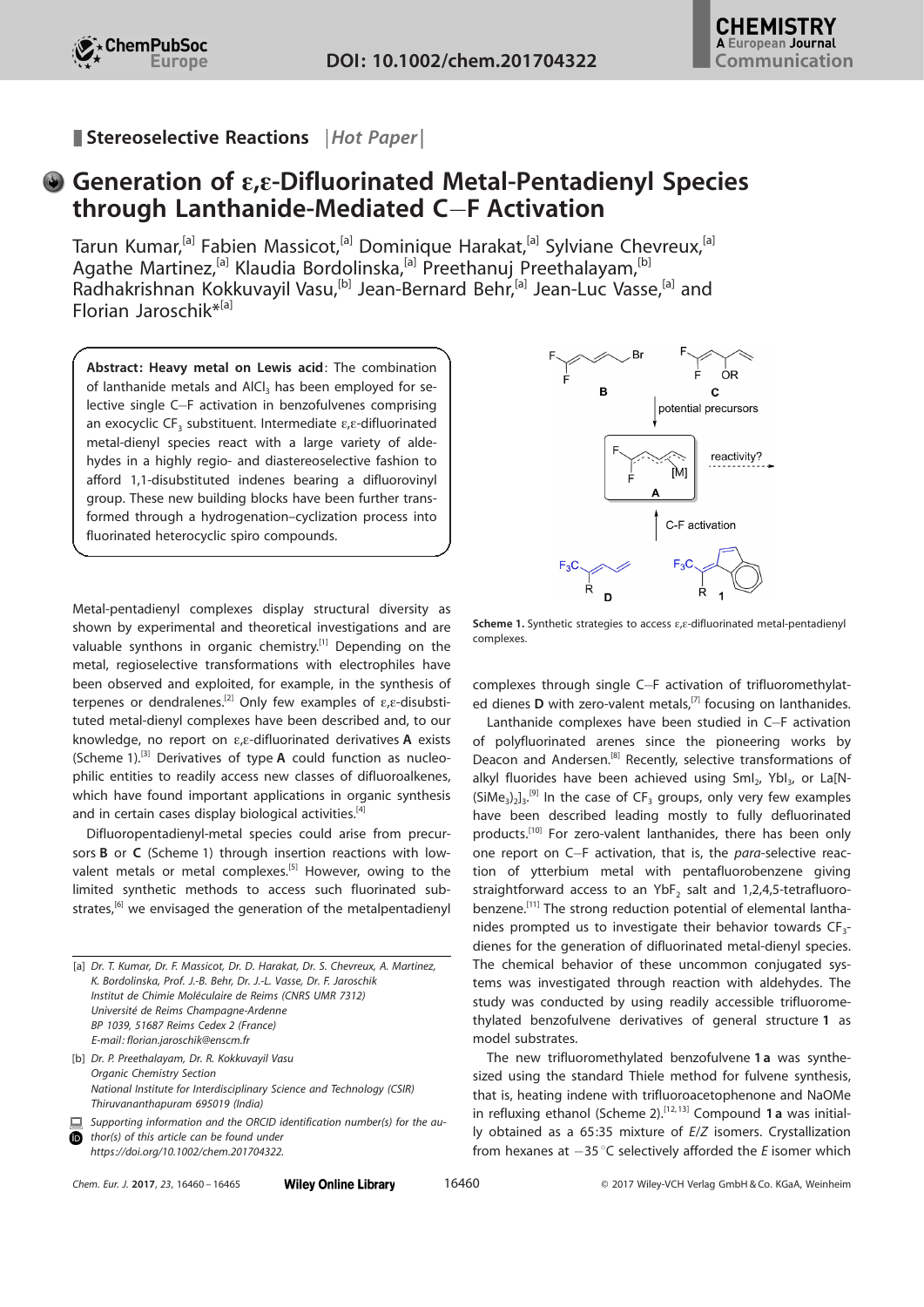

**Scheme 2.** Synthesis and X-ray crystal structure of  $CF_{3}$ - benzofulvene 1 a.

could be analyzed by X-ray studies. Despite the presence of the electron-withdrawing  $CF_3$  group no significant deviation of the exocyclic double bond from the planar indene system was observed.

Initially, the reaction of 1 a with stoichiometric amounts of lanthanum metal did not lead to any reaction. However, upon activation of the metal by catalytic amounts of iodine or  $AICI<sub>3</sub>$ ,  $^{[14]}$  the formation of trace amounts of difluorovinylindene 2a was observed when water was used as a trap for the transient metal species. After further screening of reaction parameters, the yield of 2 a could be raised to 74% by increasing the amount of AlCl $_3$  (2 equiv) and including a catalytic amount of iodine (Scheme 3).



Scheme 3. Initial results on C-F activation.

Under these optimized conditions, the reaction was next investigated using p-Br-benzaldehyde 3a as electrophilic counterpart. The formation of two regioisomeric homoallylic alcohols 4a and 5a was observed, which were formed in 46% and 19% yield, respectively, (Table 1, entry 1). Compound 4a was obtained as a single diastereoisomer whereas 5 a was isolated as a 7:3 mixture of diasteroisomers. Variation of the metal reductant along the lanthanide series revealed contrasting yields and selectivities of 4a and 5a (entries 2-8). Whereas samarium was clearly not efficient (entry 4), dysprosium gave the highest yield with excellent selectivity in favor of 4 a (entry 6). When an equimolar mixture of E-1a and Z-1a was employed, a similar reaction outcome was observed (entry 6). The reason as to why certain lanthanide metals gave lower yields or no reaction at all could not be elucidated, but precedent is found in the literature.<sup>[15]</sup> Further variation of the reaction conditions by using different additives showed that, besides AICI $_3$ , only ZrCI<sub>4</sub> gave a satisfying result (entries 9–13). We therefore focused on the  $Dy/AlCl<sub>3</sub>$  combination and found that the yield of 4a could be



Table 1. Optimization of C-F activation procedure toward selective for-

[a] a) Reaction conditions: benzofulvene (0.5 mmol), aldehyde (0.5 mmol), La (0.5 mmol), LA (1.0 mmol) and catalytic amount of iodine (20 mg) in THF at RT. [b] Lewis acid; 2 equiv added unless noted. [c] Isolated yields after silica gel column chromatography. [d] One single diastereoisomer was observed. [e] Benzofulvene was recovered. [f] Equimolar mixture of E-1a and  $Z$ -1a was employed. [q] Benzofulvene (0.65 mmol) and AlCl<sub>3</sub> (1.5 mmol) used. [h] 3 Equiv.

further improved to 93% by using 3 equiv of  $AICI_3$  and 1.3 equiv of benzofulvene (entry 14).

Under optimal reaction conditions, the scope of this new C-F activation procedure was investigated with various benzofulvenes 1 and aldehydes and the results are summarized in Table 2.

Firstly, we used the phenylsubstituted benzofulvene 1 a as the substrate, which after C-F activation was reacted with a range of aromatic, heteroaromatic, or aliphatic aldehydes. In almost all cases, isomer 4 was obtained as the sole reaction product in good yield (entries 1–10, 14, 15). Substitution at the aromatic ring of the electrophile with either electron-withdrawing (halogen, CF<sub>3</sub>) or electron-donating (Me, OMe) groups did not affect the stereoselectivity (entries 1–6). Conversely, steric effects had a strong impact on the reaction outcome. Mesitaldehyde 3l led to a mixture of regioisomers 4l (22% yield) and 5l (57% yield, entry 11) and pivaldehyde 3o afforded 4o (17%) and  $50$  (30%) (entry 16), the less crowded isomer  $5$ being favored in both cases. Interestingly, when the reaction with mesitaldehyde was carried out at  $40^{\circ}$ C, 51 formed as the major product (64% yield), whereas the reaction at  $-40^{\circ}$ C delivered 4l in 65% yield, with trace amounts of the other regioisomer formed in both cases.

An X-ray structure of product 4e was obtained, which supports the proposed structure of the branched regioisomer, and reveals a sterically crowded character of the quaternary indene carbon (Figure 1).

|  |  |  |  | Chem. Eur. J. 2017, 23, 16460 - 16465 |  |
|--|--|--|--|---------------------------------------|--|
|--|--|--|--|---------------------------------------|--|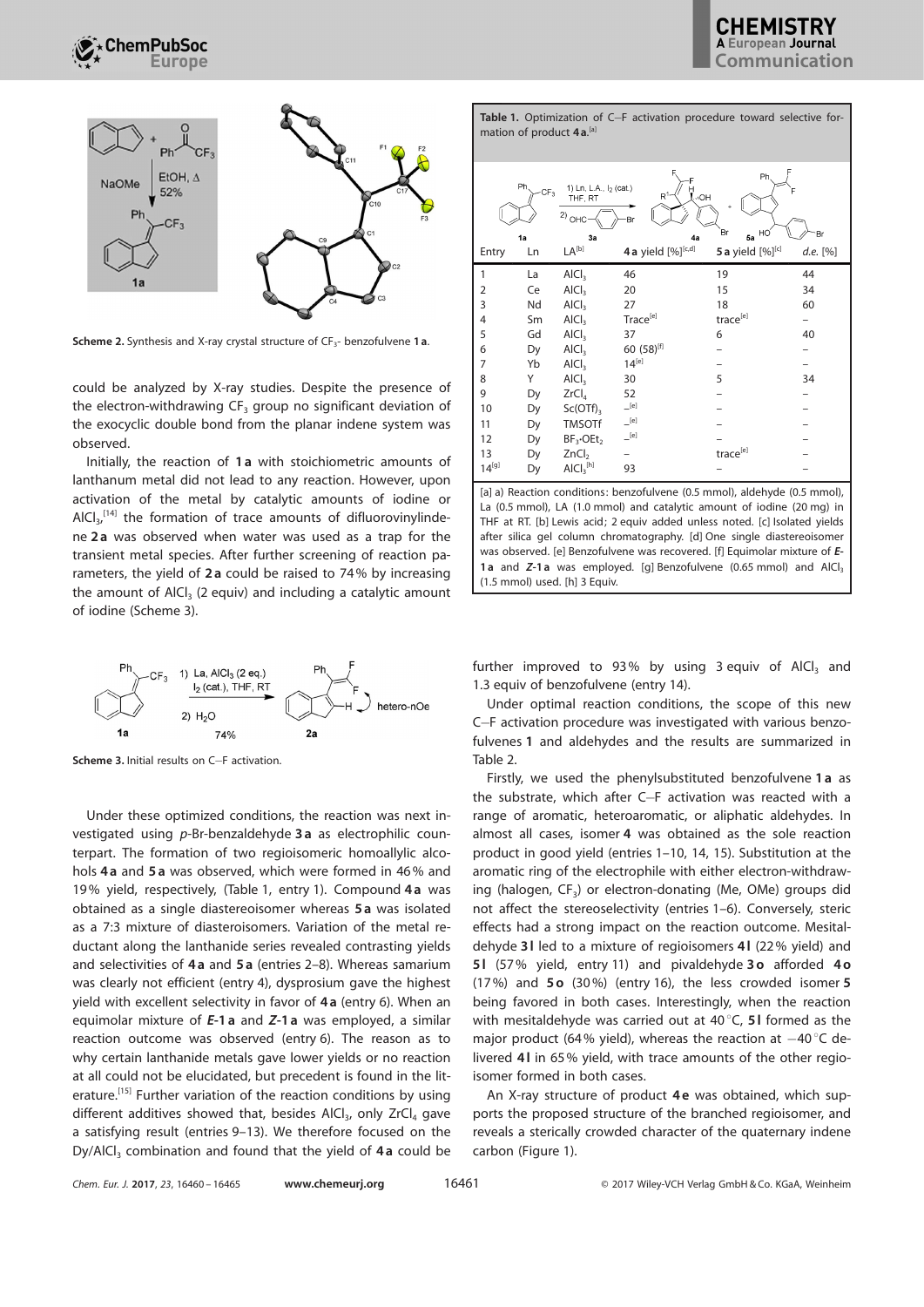| Table 2. Scope of aldehydes/benzofulvene reactivity with Dy/AICI, system. <sup>[a]</sup> |        |                                                         |                                                                                                                                        |                                                     |                   |                              |       |                          |            |  |  |
|------------------------------------------------------------------------------------------|--------|---------------------------------------------------------|----------------------------------------------------------------------------------------------------------------------------------------|-----------------------------------------------------|-------------------|------------------------------|-------|--------------------------|------------|--|--|
|                                                                                          |        | CF <sub>3</sub><br>1                                    | 1) Dy, AICI <sub>3</sub> , I <sub>2</sub> (cat.)<br>THF, RT,<br>$R^{1}$<br>"ОН<br>$R^2$<br>2) $R^2$ CHO 3<br>$\mathsf{R}^2$<br>HO<br>5 |                                                     |                   |                              |       |                          |            |  |  |
| Entry 1                                                                                  |        | R <sup>1</sup>                                          | 3                                                                                                                                      | $R^2$                                               | 4                 | Yield [%][b,c]               | 5     | Yield [%] <sup>[b]</sup> | $d.e.$ [%] |  |  |
| 1                                                                                        |        | 1a $C_6H_5$                                             | 3 b                                                                                                                                    | 4-Cl-C <sub>6</sub> H <sub>4</sub>                  | 4b                | 80                           |       |                          |            |  |  |
| 2                                                                                        |        | 1a $C_6H_5$                                             | 3 <sub>c</sub>                                                                                                                         | $4-F-C6H4$                                          | 4c                | 85                           |       |                          |            |  |  |
| 3                                                                                        |        | 1 <b>a</b> $C_6H_5$                                     | 3 d                                                                                                                                    | $4$ -CF <sub>3</sub> -C <sub>6</sub> H <sub>4</sub> | 4 d               | 69                           |       |                          |            |  |  |
| 4                                                                                        |        | 1a $C_6H_5$                                             | 3e                                                                                                                                     | $C_6H_5$                                            | 4e                | 82                           |       |                          |            |  |  |
| 5                                                                                        |        | 1a $C_6H_5$                                             | 3f                                                                                                                                     | 4-Me- $C_6H_4$                                      | 4 f               | 80                           |       |                          |            |  |  |
| 6                                                                                        |        | 1a $C_6H_5$                                             | 3g                                                                                                                                     | 4-MeO- $C_6H_4$                                     | 4g                | 69                           |       | trace                    |            |  |  |
| 7                                                                                        |        | 1a $C_6H_5$                                             | 3h                                                                                                                                     | 2-naphthyl                                          | 4h                | 69                           |       |                          |            |  |  |
| 8                                                                                        |        | 1 <b>a</b> $C_6H_5$                                     | 3i                                                                                                                                     | 1-naphthyl                                          | 4i                | 68                           |       |                          |            |  |  |
| 9                                                                                        |        | 1a $C_6H_5$                                             | 3 j                                                                                                                                    | 2-furyl                                             | 4i                | 66                           |       |                          |            |  |  |
| 10                                                                                       |        | 1a $C_6H_5$                                             | 3 k                                                                                                                                    | 3-pyridyl                                           | 4k                | 71                           |       |                          |            |  |  |
| 11                                                                                       |        | 1 <b>a</b> $C_6H_5$                                     | 31                                                                                                                                     | 2,4,6-Me- $C_6H_2$                                  | 41                | $22^{[f]}$                   | 51    | 57                       | 80         |  |  |
| $12^{[d]}$                                                                               |        | 1 a $C_6H_5$                                            | 31                                                                                                                                     | $2,4,6$ -Me-C <sub>6</sub> H <sub>2</sub>           | $\qquad \qquad -$ | trace                        | 51    | 64                       | 80         |  |  |
| $13^{[e]}$                                                                               |        | 1a $C_6H_5$                                             | 31                                                                                                                                     | 2,4,6-Me- $C_6H_2$                                  | 41                | $65^{[f]}$                   |       | trace                    |            |  |  |
| 14                                                                                       |        | 1 <b>a</b> $C_6H_5$                                     |                                                                                                                                        | 3 m $-CH2(CH2)2CH3$ 4 m                             |                   | 57                           |       |                          |            |  |  |
| 15                                                                                       |        | 1a $C_6H_5$                                             | 3 n                                                                                                                                    | $-CH2(CH2)5CH3$ 4n                                  |                   | 73                           |       |                          |            |  |  |
| 16                                                                                       |        | 1 a $C_6H_5$                                            | 3 o                                                                                                                                    | $-C(CH_3)$                                          | 4о                | 18                           | 5o 30 |                          | 100        |  |  |
| 17                                                                                       |        | 1 <b>b</b> 4-Cl-C <sub>6</sub> H <sub>4</sub>           | 3 a                                                                                                                                    | 4-Br- $C_6H_4$                                      | 4p                | 72                           |       |                          |            |  |  |
| 18                                                                                       |        | 1 c $4$ -Me-C <sub>6</sub> H <sub>4</sub>               | 3a                                                                                                                                     | 4-Br- $C_6H_4$                                      | 4q                | 89                           |       |                          |            |  |  |
| 19                                                                                       |        | 1d 2-thiophene 3a                                       |                                                                                                                                        | 4-Br- $C_6H_4$                                      | 4r                | 72                           |       |                          |            |  |  |
| 20                                                                                       |        | 1e 4-NMe <sub>2</sub> -C <sub>6</sub> H <sub>4</sub> 3a |                                                                                                                                        | 4-Br- $C_6H_4$                                      |                   | $\overline{\phantom{a}}$ [g] |       |                          |            |  |  |
| 5.3 <sub>D</sub>                                                                         | $\sim$ |                                                         |                                                                                                                                        | $\sim$ $\sim$                                       | $\sqrt{2}$        |                              |       |                          |            |  |  |

[a] Reaction conditions: benzofulvene (0.65 mmol), aldehyde (0.5 mmol), Dy (0.5 mmol), AlCl $_3$  (1.5 mmol), catalytic amount of iodine (20 mg) in THF at RT. [b] Isolated yields after silica gel column chromatography. [c] One single diastereoisomer observed. [d] 40 $^{\circ}$ C. [e]  $-40^{\circ}$ C. [f] Crude yield determined by  $^{19}$ F NMR spectroscopy owing to instability of product on silica gel. [g] Benzofulvene was recovered.



Figure 1. ORTEP plot of compound 4 e.

Interestingly, when p-dimethylaminobenzaldehyde was employed under standard conditions, complete inversion of the regioselectivity was observed. However, instead of formation of the corresponding homoallylic alcohol, dehydration occurred and the new benzofulvene derivative 6 was isolated (Scheme 4). An interplay of the strongly electron-donating properties of the dimethylamino group and its basicity might be at the origin of this observation. It should be noted that only the E isomer of 6 was formed and the exocyclic difluoroalkenyl moiety is nearly perpendicular to the benzofulvene system as shown by X-ray studies.

We further studied the influence of the aryl group next to the  $CF_3$  group on the reactivity. Benzofulvenes  $1\,\mathrm{b}$ -d with a p-Cl or p-methyl substituted phenyl group or a thiophene ring afforded the expected products 4 p–r in good to excellent yields upon reaction with p-bromobenzaldehyde 3a under standard conditions (entries 17–19). In contrast, no C-F activation reaction was observed in the case of the strongly electron-donating  $NMe<sub>2</sub>$  group at the para position of benzofulvene 1 e (entry 20).

To shed some light on the reaction mechanism and to understand the observed selectivities in the reaction, further experiments were conducted involving reaction monitoring by  $^{19}$ F NMR spectroscopy and characterization by electrospray mass spectrometry. It has been well established that under kinetic control, reactions of allyl-lanthanide-halide species with aldehydes or ketones afforded selectively the linear homoallylic alcohols,<sup>[16]</sup> whereas allyl-aluminum species led to the branched products in a highly diastereoselective manner.<sup>[16a, 17]</sup> Assuming a similar behavior for dienyl-metal species, the observation of the linear product 5 and the branched product 4 in the case of our reaction with lanthanum (Table 1, entry 1) points toward the presence of two different metallic intermediates (one based on lanthanum and one based on aluminum) in the reaction course. This was confirmed by investigating the reaction mixture obtained after 30 min from the reaction of  $La/AlCl<sub>3</sub>/$ 1 a by  $^{19}$ F NMR spectroscopy. Two major compounds could be identified, each as two characteristic doublet signals for the vinyl-CF<sub>2</sub> group, one at  $-85.4$  (J =

43.1 Hz) and  $-96.3$  ppm ( $J = 43.1$  Hz) for a lanthanum species and one at  $-87.1$  ( $J = 35.4$  Hz) and  $-91.9$  ppm ( $J = 35.4$  Hz) for an aluminum species (see the Supporting Information for all  $^{19}$ F spectra). This attribution was confirmed by using Nd instead of La in this reaction as the peaks for the Al compound did not change, whereas two broad peaks for the lanthanide complex were now observed at  $-81.5$  and  $-84.5$  ppm. Furthermore, a lanthanum-dienyl species was prepared and characterized in the absence of aluminum by reacting 2 equiv of La metal with 1 equiv of iodine and 1 equiv of 1 a in THF. The <sup>19</sup>F NMR spectrum showed two doublets at  $-83.8$  ( $J = 40.4$  Hz)



Scheme 4. Reaction with p-dimethylaminobenzaldehyde.

Chem. Eur. J. 2017, 23, 16460 – 16465 [www.chemeurj.org](http://www.chemeurj.org) 16462 Chem. Eur. J. 2017 Wiley-VCH Verlag GmbH & Co. KGaA, Weinheim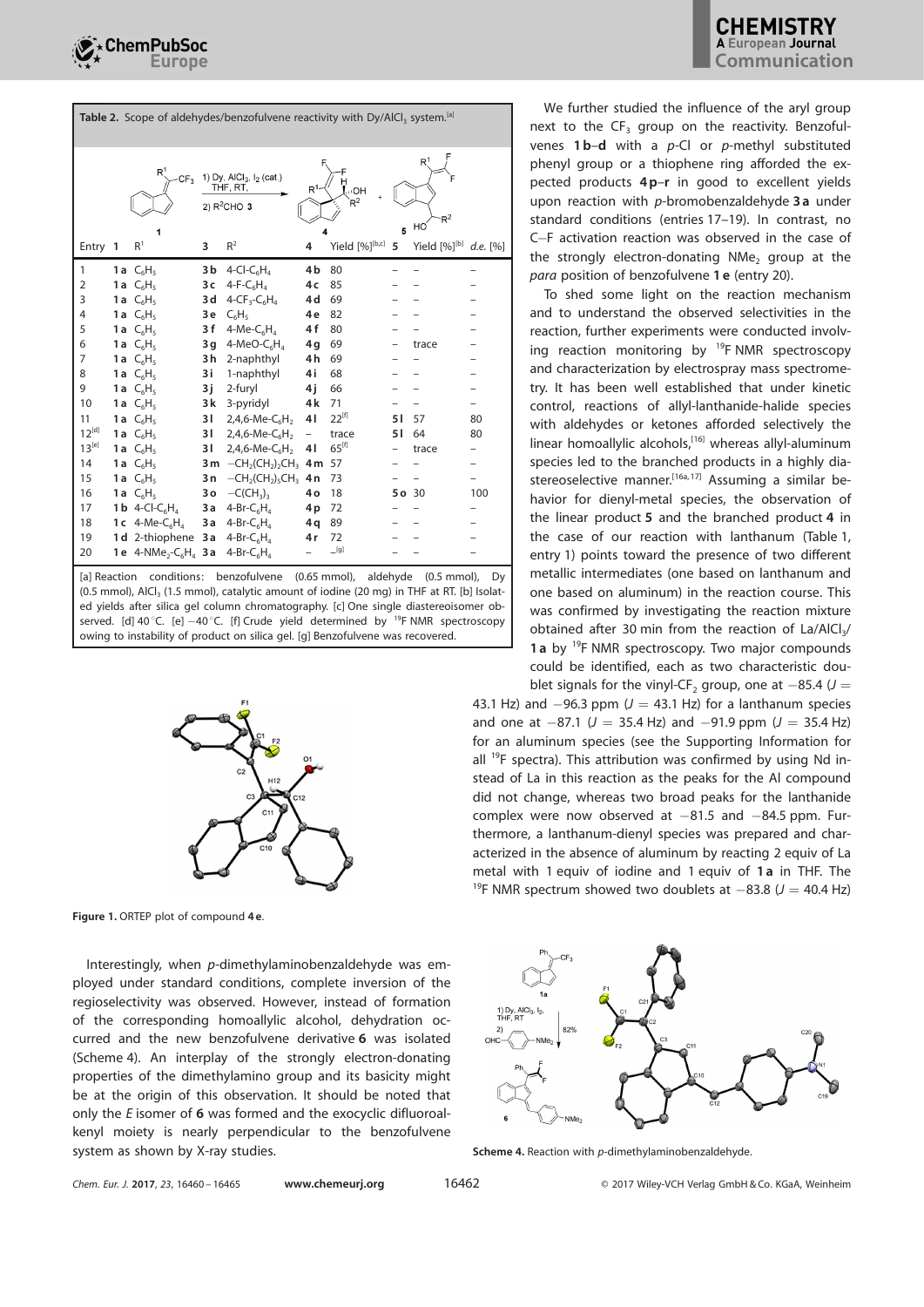

and  $-95.2$  ppm ( $J = 40.4$  Hz) (see above) for this complex in good agreement with the above observations. When 1 equiv  $AICI<sub>3</sub>$  was added to this solution the peaks corresponding to an aluminum-dienyl species appeared and further increased with the addition of another equiv AlCl $_3$ , in agreement with a transmetallation process from La to Al. It should be further noted that addition of p-bromobenzaldehyde to the reaction of La/l<sub>2</sub>/1 a selectively afforded the linear compoundd 5 a as the sole product. Similar <sup>19</sup>F NMR experiments were attempted involving Dy, however, the strong paramagnetism did not allow the observation of any Dy-containing species. Nevertheless, the <sup>19</sup>F spectrum of the reaction  $Dy/AlCl<sub>3</sub>/1a$  again showed the peaks corresponding to the aluminum-dienyl complex. As from this reaction only the branched products 4 were obtained upon addition of aldehydes, one can assume a very efficient transmetallation process from Dy to Al. We could further establish the formation of aluminum-dienyl complexes by ESMS from the reaction Dy/AlCl<sub>3</sub>/1 **a**. Two complexes [(dienyl)AlCl<sub>2</sub>] and [(dienyl)<sub>2</sub>AlCl] were observed in the negative ion mode and confirmed with HRMS and correct isotope patterns (see the Supporting Information). Despite numerous attempts, no lanthanide-dienyl species could be observed by ESMS.

From these findings we conclude the following mechanistic pathways for this new transformation (Scheme 5):

- 1) The initial lanthanide-metal-mediated C-F activation process in 1 affords lanthanide-dienyl species E. This step may proceed in analogy to the Mg/TMSCI system with  $\alpha$ -CF<sub>3</sub>substituted carbonyl groups owing to the similar electronic properties of carbonyl and fulvene systems.<sup>[18]</sup> However, more in-depth studies are required to elucidate this process.
- 2) Transmetallation of intermediates  $E$  with AlCl<sub>3</sub> affords the aluminum complexes F. Depending on the lanthanide metal used this process proceeds more or less efficiently.
- 3) The intermediates E and F react with the aldehyde either through direct insertion or via six-membered intermediate G to afford the linear or branched products 5 and 4, respectively. Steric bulk on aldehydes may have an important



Chem. Eur. J. 2017, 23, 16460 – 16465 [www.chemeurj.org](http://www.chemeurj.org) 16463 © 2017 Wiley-VCH Verlag GmbH & Co. KGaA, Weinheim

impact on the equilibrium between intermediates. In the case of sterically hindered aldehydes, such as mesitaldehyde and pivaldehyde, the equilibrium may lie towards F, which could explain the formation of the mixture of products 4 and 5.

Difluoroalkenes have recently attracted considerable attention as synthetic building blocks.<sup>[4]</sup> Among the various transformations, the intramolecular 5-endo-trig cyclization with nucleophiles developed by Ichikawa has given access to a wide range of fluorinated heterocycles.<sup>[19]</sup> In the case of substrates 4, this cyclization may lead to the unprecedented formation of fluorinated heterocyclic spiroindenes.[20] Similar scaffolds are known to exhibit biological activities.<sup>[21]</sup> When representative  $4e$  was subjected to cyclization under standard NaH/DMF conditions, cyclization to product 7 did not occur but instead a mixture of products was formed, including the new benzofulvene 8 (Scheme 6). Compound 8 may derive from a retro-allylation re-



Scheme 6. Selective hydrogenation and 5-endo-trig cyclization to spiroindanes.

action leading to a sodium-pentadienyl complex, which protonates in the e-position, as previously observed for other alkalipentadienyl complexes.<sup>[1b, 3c]</sup> We therefore envisaged to hydrogenate the ring double bond in 4 e to avoid the retro-allylation process. The reaction of 4 e with hydrogen under Pd/C catalysis proceeded smoothly to the formation of 9e and was completely selective toward the ring double bond (Scheme 6). Next, the hydrogenated product 9e was subjected to standard NaH/DMF conditions whereby intramolecular cyclization took place and delivered the new heterocyclic spiroindane 10e as a single diastereoisomer in good yield  $(70\%)$ .<sup>[22]</sup> The same hydrogenation–cyclization procedure was also successful in the case of the aliphatic chain-containing substrate 4 n.

In conclusion, we have shown that trifluoromethyl-substituted benzofulvenes can serve as model substrates for the generation of  $\varepsilon_{\rm r}$  e-difluorinated metal-dienyl species through selective C-F activation by lanthanide metals. Some dienyl-metal complexes could be characterized by <sup>19</sup>F NMR spectroscopy and ESMS. Depending on the metal (Ln vs. Al), the reaction with aldehydes afforded different regioisomers. Further work along this line is in progress, namely the extension to other  $CF_3$ -con-Scheme 5. Mechanistic proposal for major reaction pathways. The staining dienes and variation of electrophiles.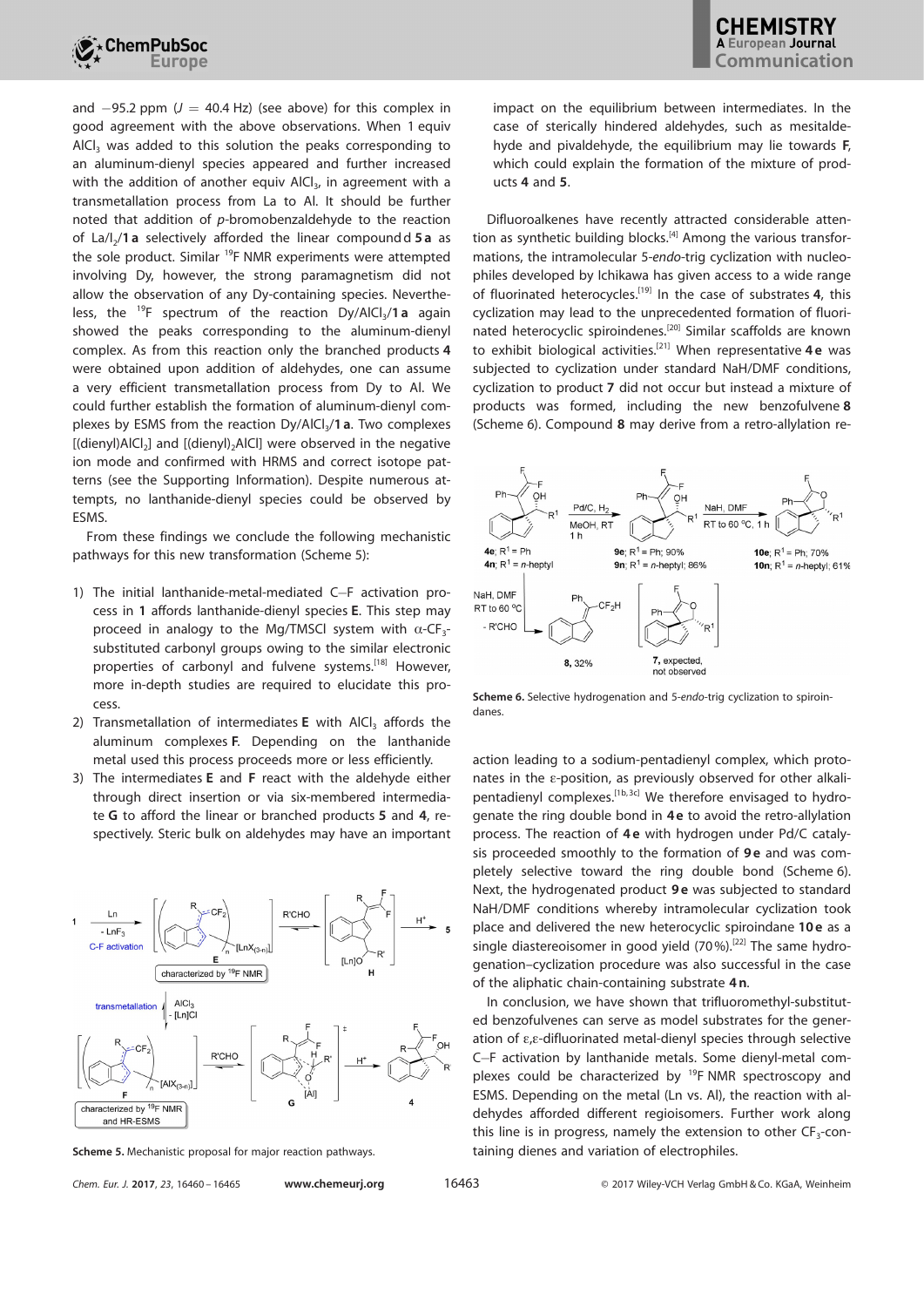

## Experimental Section

In a glovebox under argon atmosphere, a mixture of freshly filed dysprosium metal (82 mg, 0.5 mmol, 1.0 equiv), AlCl<sub>3</sub> (200 mg, 1.5 mmol, 3 equiv), and benzofulvene 1 (0.65 mmol, 1.3 equiv) was prepared in a Schlenk tube. After addition of THF (1.5 mL) and a small piece of iodine, the mixture was stirred for 2 h at room temperature. Benzaldehyde (0.5 mmol, 1.0 equiv) was added and stirring continued for another 3 h. The reaction was quenched with ag. HCl (1  $\mu$ , 5 mL) and extracted with diethyl ether (15 mL $\times$ 3) and the combined organic phase was dried over anhyd. MgSO<sub>4</sub> and concentrated in vacuo. The crude product was purified by column chromatography (EA/PE 5:95–20:80).

## Acknowledgements

The authors gratefully acknowledge financial support from ANR (project ANR-15-CE29-0020-01 ACTIV-CF-LAN), CEFIPRA (project 4505-1), CNRS and the Université de Reims. Anthony Robert and Carine Machado are thanked for help with NMR and MS analyses.

## Conflict of interest

The authors declare no conflict of interest.

**Keywords:** C-F activation  $\cdot$  difluoroalkenes  $\cdot$  lanthanides  $\cdot$ pentadienyl complexes · spirocycles

- [1] Reviews: a) R. D. Ernst, [Acc. Chem.](https://doi.org/10.1021/ar00110a005) Res. 1985, 18, 56-62; b) H. Yasuda, A. Nakamura, J. [Organomet.](https://doi.org/10.1016/0022-328X(85)87353-8) Chem. 1985, 285, 15-29. Selected publications: c) D. Seyferth, J. Pornet, J. Org. Chem. 1980, 45[, 1721](https://doi.org/10.1021/jo01297a053) [– 1722](https://doi.org/10.1021/jo01297a053); d) H. Yasuda, T. Nishi, S. Miyanaga, A. Nakamura, [Organometallics](https://doi.org/10.1021/om00121a030) 1985, 4, [359– 367](https://doi.org/10.1021/om00121a030); e) Y. Naruta, Y. Nishigaichi, K. Maruyama, J. Org. [Chem.](https://doi.org/10.1021/jo00006a011) 1991, 56[, 2011 –](https://doi.org/10.1021/jo00006a011) 2017; f) D. Baudry, F. Nief, L. Ricard, J. [Organomet.](https://doi.org/10.1016/0022-328X(94)88193-6) Chem. 1994, 482[, 125– 130](https://doi.org/10.1016/0022-328X(94)88193-6); g) M. Schlosser, A. Zellner, F. Leroux, [Synthesis](https://doi.org/10.1055/s-2001-17521) 2001, [1830](https://doi.org/10.1055/s-2001-17521) [– 1836](https://doi.org/10.1055/s-2001-17521); h) A. Streitwieser, I. C. Wan, J. Phys. [Chem.](https://doi.org/10.1021/jp205047f) A 2011, 115, [13072](https://doi.org/10.1021/jp205047f) [– 13079](https://doi.org/10.1021/jp205047f); i) E. Cerpa, F. J. Tenorio, M. Contreras, M. Villanueva, H. I. Beltrán, T. Heine, K. J. Donald, G. Merino, [Organometallics](https://doi.org/10.1021/om070244t) 2008, 27, [827– 833](https://doi.org/10.1021/om070244t); j) Q. Fan, H. Feng, W. Sun, H. Li, Y. Xie, R. B. King, H. F. Schaefer III, New J. Chem. 2016, 40[, 8511 –8521.](https://doi.org/10.1039/C6NJ00379F)
- [2] a) S. R. Wilson, K. M. Jernberg, D. T. Mao, J. Org. Chem. 1976, 41[, 3209](https://doi.org/10.1021/jo00881a035) -[3210](https://doi.org/10.1021/jo00881a035); b) S. Woo, N. Squires, A. G. Fallis, [Org. Lett.](https://doi.org/10.1021/ol990695c) 1999, 1[, 573– 575](https://doi.org/10.1021/ol990695c); c) M. Rahif, M. Roux, J. Thibonnet, J.-L. Parrain, Mol. [Diversity](https://doi.org/10.1007/s11030-012-9418-6) 2013, 17,  $49 - 53$ .
- [3] a) D. Seebach, M. Kolb, B.-T. Grödel, [Angew. Chem.](https://doi.org/10.1002/anie.197300691) Int. Ed. Engl. 1973, 12, 69–70; [Angew. Chem.](https://doi.org/10.1002/ange.19730850110) 1973, 85, 42–43; b) K. Fischer, S. Hünig, [Chem.](https://doi.org/10.1002/cber.19861190817) Ber. 1986, 119[, 2590](https://doi.org/10.1002/cber.19861190817) [– 2608](https://doi.org/10.1002/cber.19861190817); c) C.-C. Yang, J.-M. Fang, J. [Chem.](https://doi.org/10.1039/P19920003085) Soc. Perkin Trans. 1 1992[, 3085](https://doi.org/10.1039/P19920003085) [– 3094.](https://doi.org/10.1039/P19920003085)
- [4] a) H. Amii, K. Uneyama, [Chem. Rev.](https://doi.org/10.1021/cr800388c) 2009, 109[, 2119 –2183](https://doi.org/10.1021/cr800388c); b) X. Zhang, S. Cao, [Tetrahedron](https://doi.org/10.1016/j.tetlet.2016.12.054) Lett. 2017, 58, 375 – 392.
- [5] a) T. Hirashita, S. Inoue, H. Yamamura, M. Kawai, S. Araki, J. [Organomet.](https://doi.org/10.1016/S0022-328X(97)00513-5) [Chem.](https://doi.org/10.1016/S0022-328X(97)00513-5) 1997, 549[, 305– 309](https://doi.org/10.1016/S0022-328X(97)00513-5); b) S. Okamoto, F. Sato, J. [Organomet.](https://doi.org/10.1016/S0022-328X(00)00911-6) Chem. 2001, 624[, 151– 156](https://doi.org/10.1016/S0022-328X(00)00911-6); c) N. P. Villalva-Servin, A. Melekov, A. G. Fallis, Synthesis 2003, 790– 794; d) P. Bertus, L. Drouin, C. Laroche, J. Szymoniak, [Tetrahedron](https://doi.org/10.1016/j.tet.2003.08.065) 2004, 60, 1375 – 1383; e) I. Bosque, E. Bagdatli, F. Foubelo, J. C. Gonzalez-Gomez, J. Org. [Chem.](https://doi.org/10.1021/jo402854z) 2014, 79, 1796 [– 1804.](https://doi.org/10.1021/jo402854z)
- [6] F. Tellier, R. Sauvêtre, J. [Fluorine Chem.](https://doi.org/10.1016/0022-1139(94)03126-K) 1995, 70, 265-270.
- [7] For reviews on C-F activation of CF<sub>3</sub> groups conjugated to  $\pi$ -electron systems see Ref. [4a]. Recent examples of single C $-$ F activation in CF $_3$ alkenes, arenes, and carbonyl compounds: a) T. Ichitsuka, T. Fujita, T. Arita, J. Ichikawa, [Angew. Chem. Int.](https://doi.org/10.1002/anie.201402695) Ed. 2014, 53, 7564 – 7568; [Angew.](https://doi.org/10.1002/ange.201402695) Chem. 2014, 126[, 7694– 7698](https://doi.org/10.1002/ange.201402695); b) T. T. Nguyen, J. A. Bertke, D. L. Gray, K. L. Hull, [Organometallics](https://doi.org/10.1021/acs.organomet.5b00470) 2015, 34, 4190 – 4193; c) T. Ichitsuka, T. Fujita,

J. Ichikawa, ACS Catal. 2015, 5[, 5947](https://doi.org/10.1021/acscatal.5b01463) [– 5950](https://doi.org/10.1021/acscatal.5b01463); d) Y. Huang, T. Hayashi, [J.](https://doi.org/10.1021/jacs.6b07844) Am. [Chem. Soc.](https://doi.org/10.1021/jacs.6b07844) 2016, 138[, 12340 –12343](https://doi.org/10.1021/jacs.6b07844); e) S. Yoshida, K. Shimomori, Y. Kim, T. Hosoya, [Angew. Chem.](https://doi.org/10.1002/anie.201604776) Int. Ed. 2016, 55, 10406 – 10409; [Angew.](https://doi.org/10.1002/ange.201604776) Chem. 2016, 128[, 10562](https://doi.org/10.1002/ange.201604776) [– 10565](https://doi.org/10.1002/ange.201604776); f) R. Doi, M. Ohashi, S. Ogoshi, [Angew.](https://doi.org/10.1002/anie.201508266) [Chem. Int.](https://doi.org/10.1002/anie.201508266) Ed. 2016, 55, 341 – 344; [Angew. Chem.](https://doi.org/10.1002/ange.201508266) 2016, 128, 349 – 352; g) H. Dang, A. M. Whittaker, G. Lalic, [Chem. Sci.](https://doi.org/10.1039/C5SC03415A) 2016, 7, 505 – 509; h) K. Fuchibe, H. Hatta, K. Oh, R. Oki, J. Ichikawa, [Angew. Chem.](https://doi.org/10.1002/anie.201701985) Int. Ed. 2017, 56[, 5890](https://doi.org/10.1002/anie.201701985) [– 5893](https://doi.org/10.1002/anie.201701985); [Angew. Chem.](https://doi.org/10.1002/ange.201701985) 2017, 129, 5984 – 5987; i) S. B. Munoz, C. Ni, Z. Zhang, F. Wang, N. Shao, T. Mathew, G. A. Olah, G. K. S. Prakash, [Eur. J. Org.](https://doi.org/10.1002/ejoc.201700396) Chem. 2017, 2322 – 2326.

- [8] For a review see: a) M. Klahn, U. Rosenthal, [Organometallics](https://doi.org/10.1021/om200978a) 2012, 31, [1235](https://doi.org/10.1021/om200978a) [– 1244](https://doi.org/10.1021/om200978a); selected publications: b) G. B. Deacon, A. J. Koplick, W. D. Raverty, D. G. Vince, J. [Organomet.](https://doi.org/10.1016/S0022-328X(00)85882-9) Chem. 1979, 182, 121– 141; c) C. J. Burns, R. A. Andersen, J. [Chem. Soc.](https://doi.org/10.1039/C39890000136) Chem. Commun. 1989, 136– 137; d) L. Maron, E. L. Werkema, L. Perrin, O. Eisenstein, R. A. Andersen, [J.](https://doi.org/10.1021/ja0451012) Am. [Chem.](https://doi.org/10.1021/ja0451012) Soc. 2005, 127[, 279– 292](https://doi.org/10.1021/ja0451012); e) M. L. Cole, G. B. Deacon, C. M. Forsyth, P. C. Junk, K. Konstas, J. Wang, [Chem. Eur. J.](https://doi.org/10.1002/chem.200700963) 2007, 13, 8092 – [8110](https://doi.org/10.1002/chem.200700963); f) G. B. Deacon, P. C. Junk, R. P. Kelly, J. Wang, [Dalton](https://doi.org/10.1039/C5DT04239A) Trans. 2016, 45[, 1422](https://doi.org/10.1039/C5DT04239A)-1435; g) W. Huang, P.L. Diaconescu, [Organometallics](https://doi.org/10.1021/acs.organomet.6b00661) 2017, 36[, 89 –](https://doi.org/10.1021/acs.organomet.6b00661) 96.
- [9] a) A. Otaka, J. Watanabe, A. Yukimasa, Y. Sasaki, H. Watanabe, T. Kinoshita, S. Oishi, H. Tamamura, N. Fujii, J. Org. Chem. 2004, 69[, 1634– 1645](https://doi.org/10.1021/jo035709d); b) A. M. Träff, M. Janjetovic, L. Ta, G. Hilmersson, [Angew. Chem. Int.](https://doi.org/10.1002/anie.201306104) Ed. 2013, 52[, 12073 –](https://doi.org/10.1002/anie.201306104) 12076; [Angew. Chem.](https://doi.org/10.1002/ange.201306104) 2013, 125, 12295 – 12298; c) M. Janjetovic, A. M. Träff, G. Hilmersson, [Chem.](https://doi.org/10.1002/chem.201406097) Eur. J. 2015, 21, 3772-3777; d) M. Janjetovic, A. Ekebergh, A. M. Träff, G. Hilmersson, Org. Lett. [2016](https://doi.org/10.1021/acs.orglett.6b01022), 18[, 2804](https://doi.org/10.1021/acs.orglett.6b01022) [– 2807,](https://doi.org/10.1021/acs.orglett.6b01022).
- [10] a) M. Janjetovic, A. M. Träff, T. Ankner, J. Wettergren, G. Hilmersson, [Chem. Commun.](https://doi.org/10.1039/c3cc37828d) 2013, 49, 1826 – 1828; b) G. B. Deacon, P. C. Junk, D. Werner, [Eur. J. Inorg. Chem.](https://doi.org/10.1002/ejic.201500137) 2015, 1484 – 1489.
- [11] G. B. Deacon, F. Jaroschik, P. C. Junk, R. P. Kelly, [Chem. Commun.](https://doi.org/10.1039/C4CC04427D) 2014, 50[, 10655 –10657.](https://doi.org/10.1039/C4CC04427D)
- [12] J. Thiele, H. Balhorn, Justus [Liebigs](https://doi.org/10.1002/jlac.19063480102) Ann. Chem. 1906, 348, 1 15.
- [13] Only one other perfluorinated example in the literature: I. P. Chuikov, V. M. Karpov, V. E. Platonov, G. G. Yakobson, [Russ. Chem.](https://doi.org/10.1007/BF00962765) Bull. 1988, 37, [1469](https://doi.org/10.1007/BF00962765) [– 1475](https://doi.org/10.1007/BF00962765).
- [14] a) R. Umeda, M. Ninomiya, T. Nishino, M. Kishida, S. Toiya, T. Saito, Y. Nishiyama, N. Sonoda, [Tetrahedron](https://doi.org/10.1016/j.tet.2014.12.089) 2015, 71, 1287 – 1291; b) A. Joosten, M. Soueidan, C. Denhez, D. Harakat, F. Hélion, J.-L. Namy, J.-L. Vasse, J. Szymoniak, [Organometallics](https://doi.org/10.1021/om8002703) 2008, 27, 4152-4157.
- [15] a) X. Xiang, Q. Sheng, J. Wang, Z. Zhu, W. Huang, X. Zhou, [Organometal](https://doi.org/10.1021/om7006826)lics 2007, 26[, 5323](https://doi.org/10.1021/om7006826); b) Y. Tomisaka, A. Nomoto, A. Ogawa, [Tetrahedron](https://doi.org/10.1016/j.tetlet.2008.11.077) Lett. 2009, 50[, 584– 586](https://doi.org/10.1016/j.tetlet.2008.11.077); c) W. Chen, K. Li, Z. Hu, L. Wang, G. Lai, Z. Li, [Organometallics](https://doi.org/10.1021/om200080f) 2011, 30, 2026-2030; d) G. Bousrez, I. Déchamps, J.-L. Vasse, F. Jaroschik, [Dalton](https://doi.org/10.1039/C4DT03979C) Trans. 2015, 44, 9359 – 9362.
- [16] a) Y. Yamamoto, N. Asao, Chem. Rev. 1993, 93[, 2207](https://doi.org/10.1021/cr00022a010)-2293; b) S. Wu, Y. Li, S. Zhang, J. Org. Chem. 2016, 81[, 8070](https://doi.org/10.1021/acs.joc.6b01466) – 8076. Bulky organolanthanide complexes lead to branched products, see for example: c) M. P. Plesniak, X. Just-Baringo, F. Ortu, D. P. Mills, D. J. Procter, [Chem.](https://doi.org/10.1039/C6CC07318B) [Commun.](https://doi.org/10.1039/C6CC07318B) 2016, 52, 13503 – 13506.
- [17] a) Z. Peng, T. Blümke, P. Mayer, P. Knochel, [Angew.](https://doi.org/10.1002/anie.201003813) Chem. Int. Ed. 2010, 49[, 8516](https://doi.org/10.1002/anie.201003813) – 8519; [Angew.](https://doi.org/10.1002/ange.201003813) Chem. 2010, 122, 8695 – 8698; b) Z.-L. Shen, Z. Peng, C.-M. Yang, J. Helberg, P. Mayer, I. Marek, P. Knochel, [Org.Lett.](https://doi.org/10.1021/ol403692k) 2014, 16[, 956– 959](https://doi.org/10.1021/ol403692k); c) J. Joseph, F. Jaroschik, D. Harakat, K. V. Radhakrishnan, J.-L. Vasse, J. Szymoniak, Chem. Eur. J. 2014, 20[, 5433](https://doi.org/10.1002/chem.201304775) [– 5438](https://doi.org/10.1002/chem.201304775).
- [18] H. Amii, T. Kobayashi, Y. Hatamoto K. Uneyama, [Chem. Commun.](https://doi.org/10.1039/a903681d) 1999, [1323 –1324](https://doi.org/10.1039/a903681d).
- [19] J. Ichikawa, Y. Wada, M. Fujisawa, K. Sakoda, Synthesis 2002, 1917-1936.
- [20] a) B. S. Donslund, R. P. Nielsen, S. M. N. Mønsted K. A. Jørgensen, [Angew.](https://doi.org/10.1002/anie.201605079) Chem. Int. Ed. 2016, 55[, 11124](https://doi.org/10.1002/anie.201605079) [– 11128](https://doi.org/10.1002/anie.201605079); [Angew. Chem.](https://doi.org/10.1002/ange.201605079) 2016, 128, 11290 – [11294](https://doi.org/10.1002/ange.201605079); b) B. S. Donslund, N. I. Jessen, J. B. Jakobsen, A. Monleón, R. P. Nielsen, K. A. Jørgensen, [Chem. Commun.](https://doi.org/10.1039/C6CC07170H) 2016, 52, 12474 – 12477.
- [21] a) R. Sarges, R. C. Schnur, J. L. Belletire, M. J. Peterson, J. Med. [Chem.](https://doi.org/10.1021/jm00396a037) 1988, 31[, 230– 243](https://doi.org/10.1021/jm00396a037); b) K. Shiosaki, C. W. Lin, H. K. R. Craig, F. L. Wagenaar, B. B. T. Miller, D. Witte, A. M. Nadzaii, J. Med. [Chem.](https://doi.org/10.1021/jm00173a006) 1990, 33, [2950](https://doi.org/10.1021/jm00173a006) [– 2956](https://doi.org/10.1021/jm00173a006); c) S. He, Z. Ye, P. H. Dobbelaar, R. K. Bakshi, Q. Hong, J. P. Dellureficio, I. K. Sebhat, L. Guo, J. Liu, T. Jian, Y. Lai, C. L. Franklin, M. Reibarkh, M. A. Holmes, D. H. Weinberg, T. MacNeil, R. Tang, C. Tamvakopoulos, Q. Peng, R. R. Miller, R. A. Stearns, H. Y. Chen, A. S. Chen, A. M. Strack, T. M. Fong, M. J. Wyvratt, Jr., R. P. Nargund, [Bioorg.](https://doi.org/10.1016/j.bmcl.2010.09.049) Med. Chem.